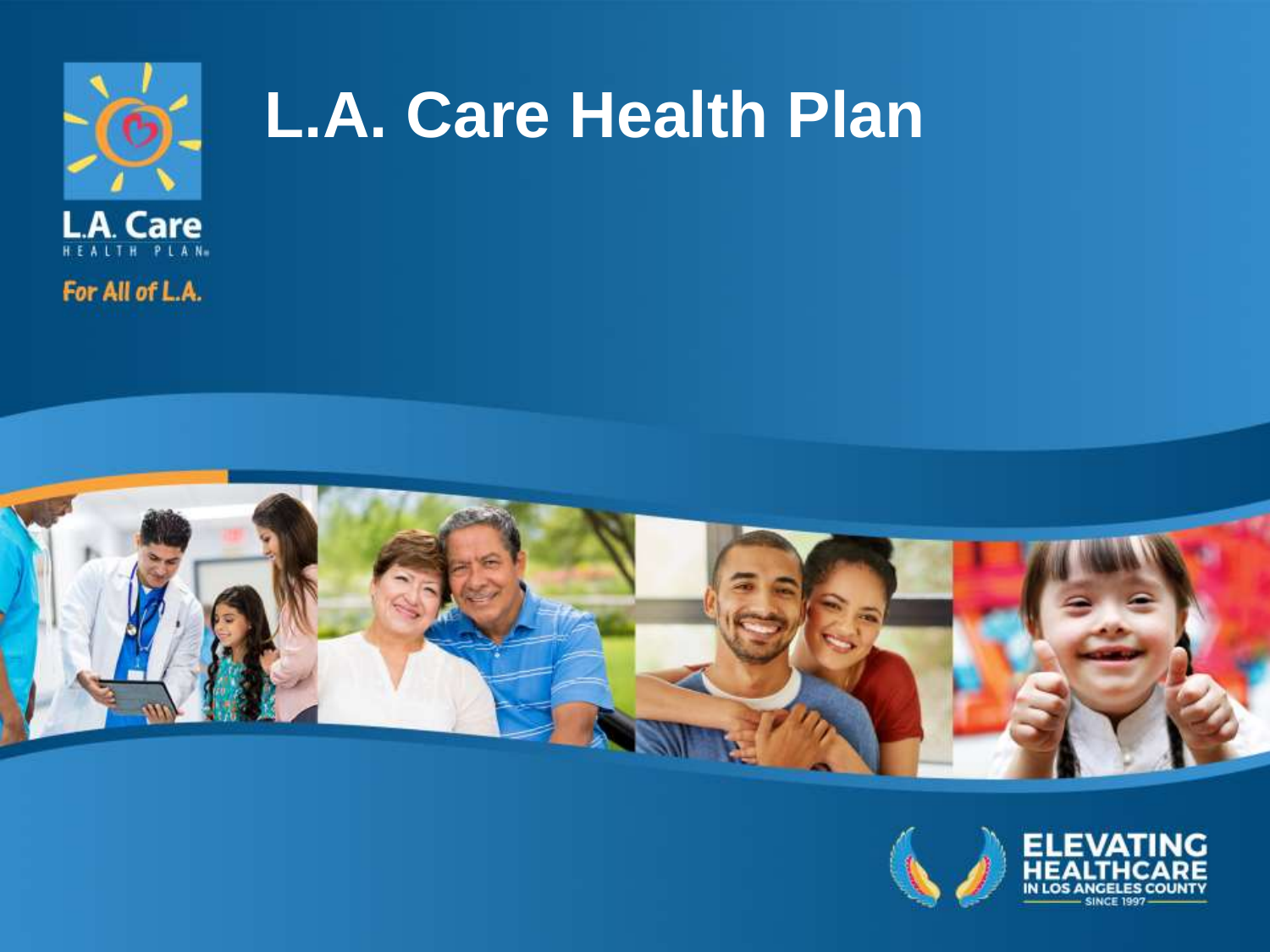#### **L.A. Care Health Plan at a Glance**

- Medi-Cal managed care plan serving Los Angeles County's vulnerable and lowincome communities since 1997
- The nation's largest publicly-operated health plan
- Unlike most other health plans, we:
	- were formed under strict state and local laws
	- are governed by a stakeholder Board of Governors
	- are accountable to the public through advisory councils
		- Executive Community Advisory Committee & Regional Community Advisory **Committees**
		- Children's Health Consultant Advisory Committee
		- Technical Advisory Committee
- A provider network inclusive of safety net providers, such as FQHCs and DHS
- Investments and grants to improve community health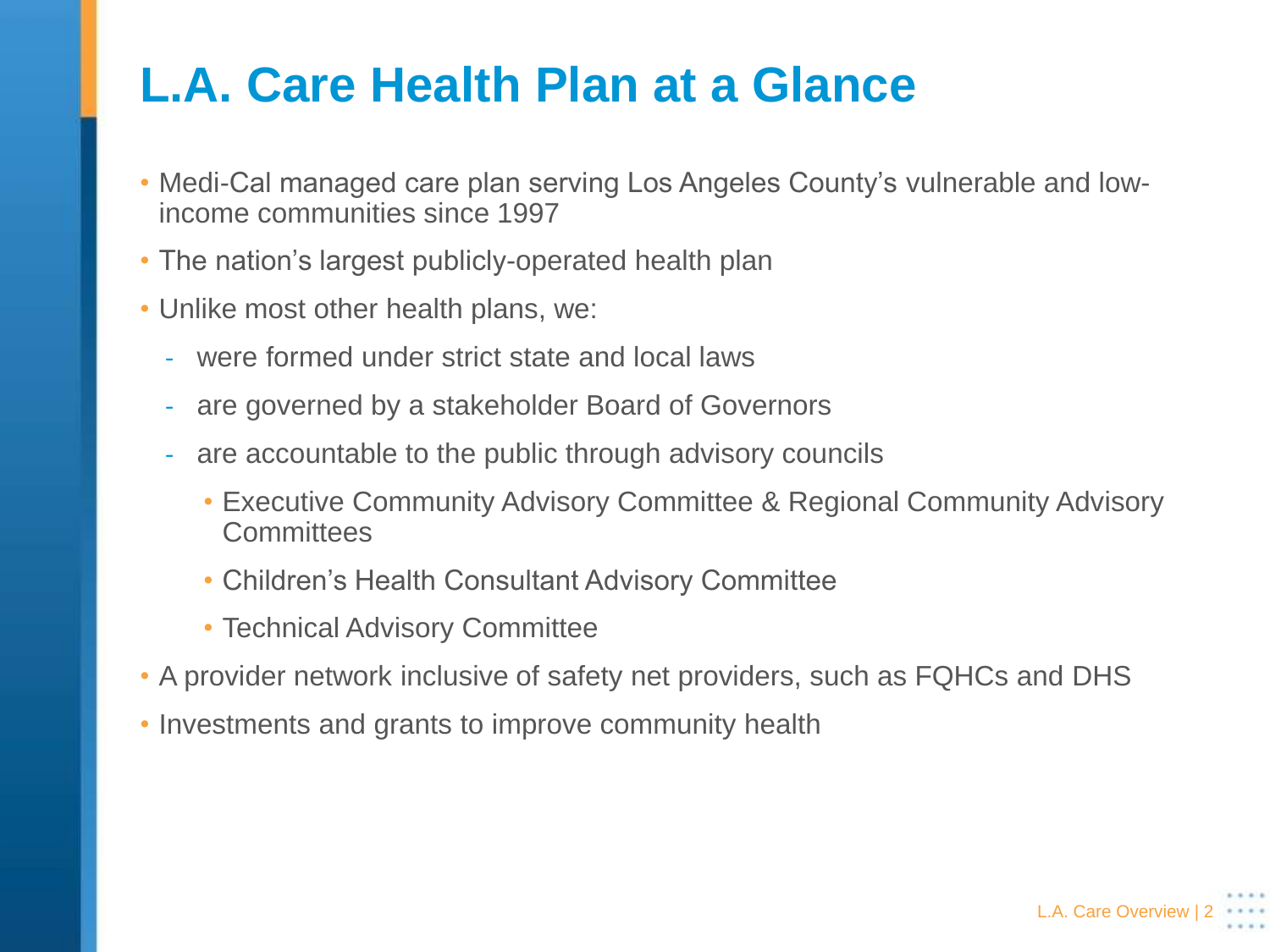#### **California's Two-Plan Model**



Riverside/San Bernardino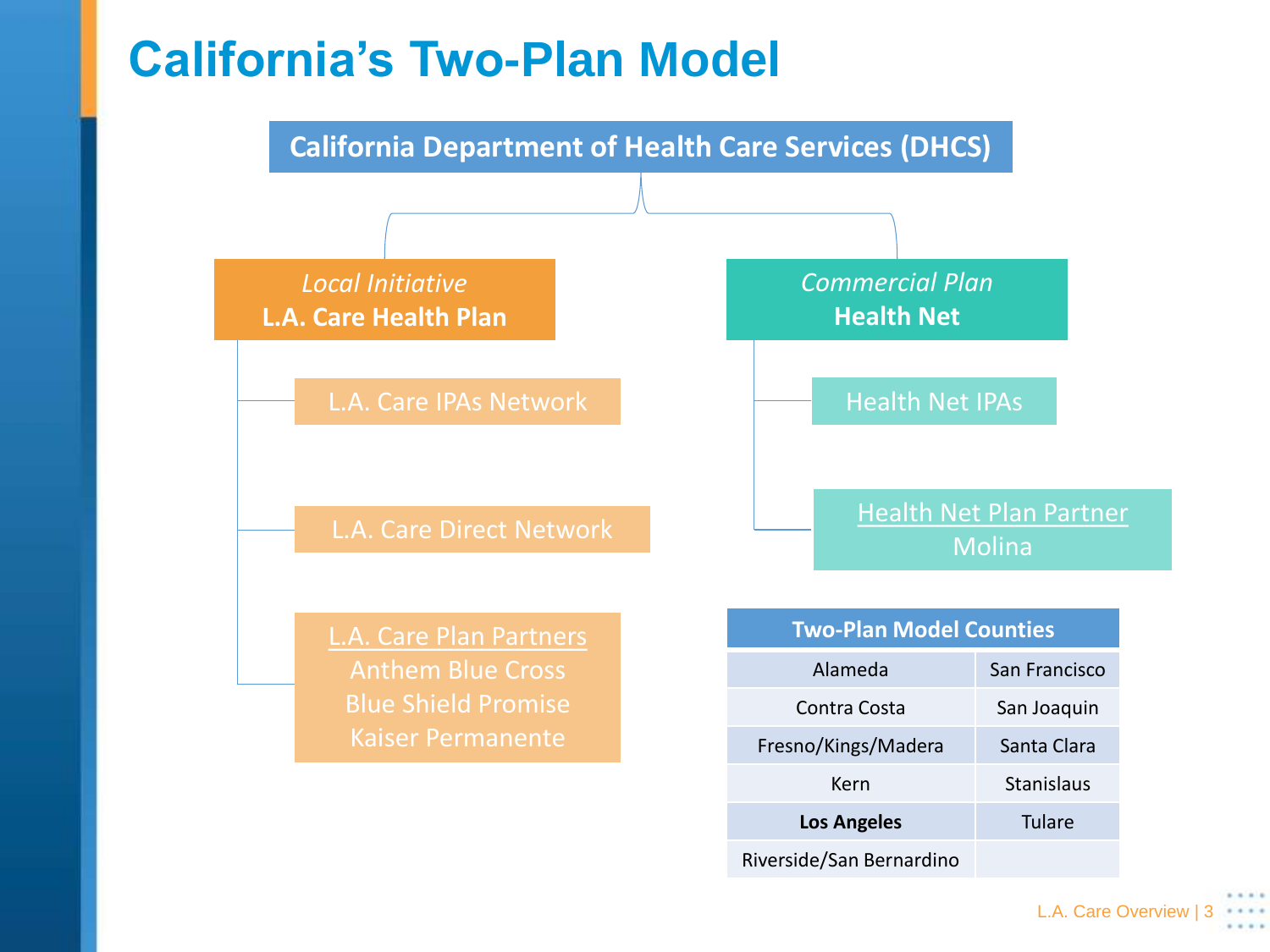# **L.A. Care Membership**

| <b>Product Line</b>                    | <b>Active Membership (June 2021)</b> |
|----------------------------------------|--------------------------------------|
| Medi-Cal                               | 2,260,777                            |
| L.A. Care                              | 1,212,647                            |
| <b>Subcontracted Plan Partners</b>     |                                      |
| <b>Anthem Blue Cross</b>               | 479,215                              |
| <b>Blue Shield Promise Health Plan</b> | 335,362                              |
| Kaiser Permanente                      | 233,553                              |
| <b>L.A. Care Covered</b>               | 97,088                               |
| <b>Cal MediConnect</b>                 | 18,800                               |
| <b>PASC-SEIU</b>                       | 51,205                               |
| <b>Total</b>                           | 2,427,870                            |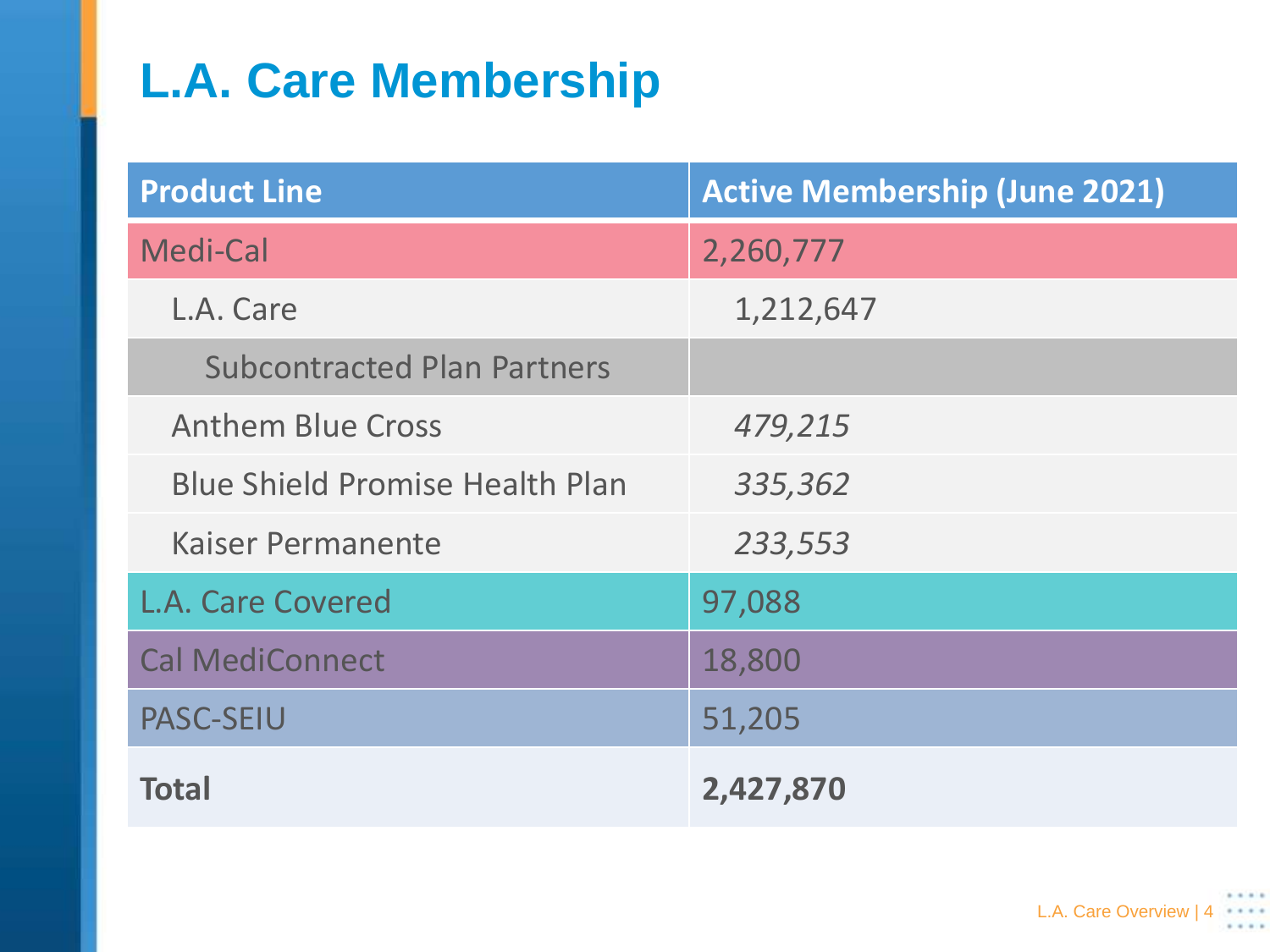## **Various Delegation Models**

- •Shared Risk
	- Standard
	- Extended
- •Dual Risk
- •Full Risk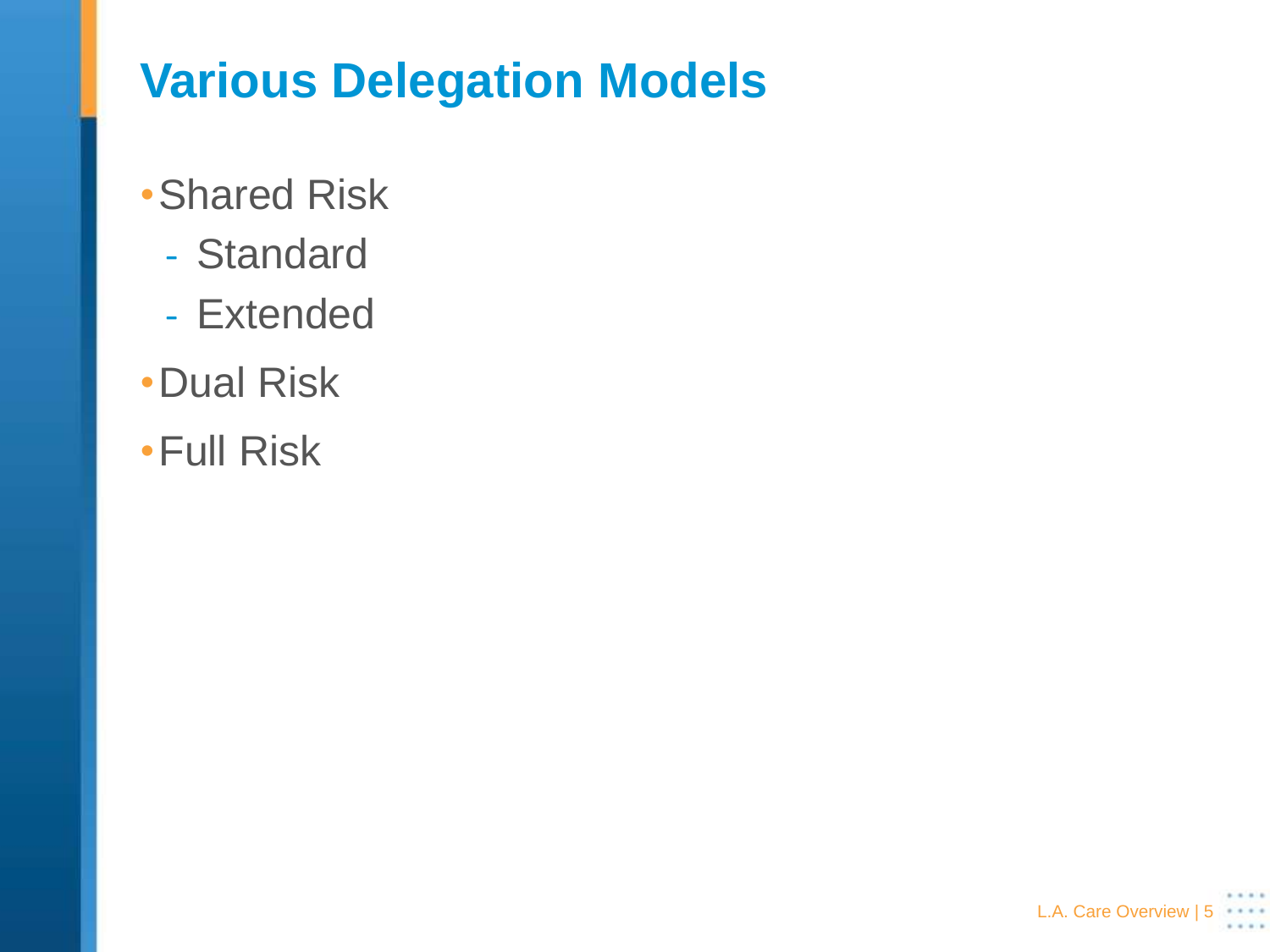## **COVID Response**

- UM Changes
	- Eliminate need for pre-admission authorization
- Claims Adjustments
	- Speed to payment adjusted
	- Payments made without authorization
- Ramped up our network of DME providers
- Collaborated with DPH to increase
	- COVID access sites
	- Post acute options
- Spearheaded food drives
- Ran multiple vaccine clinics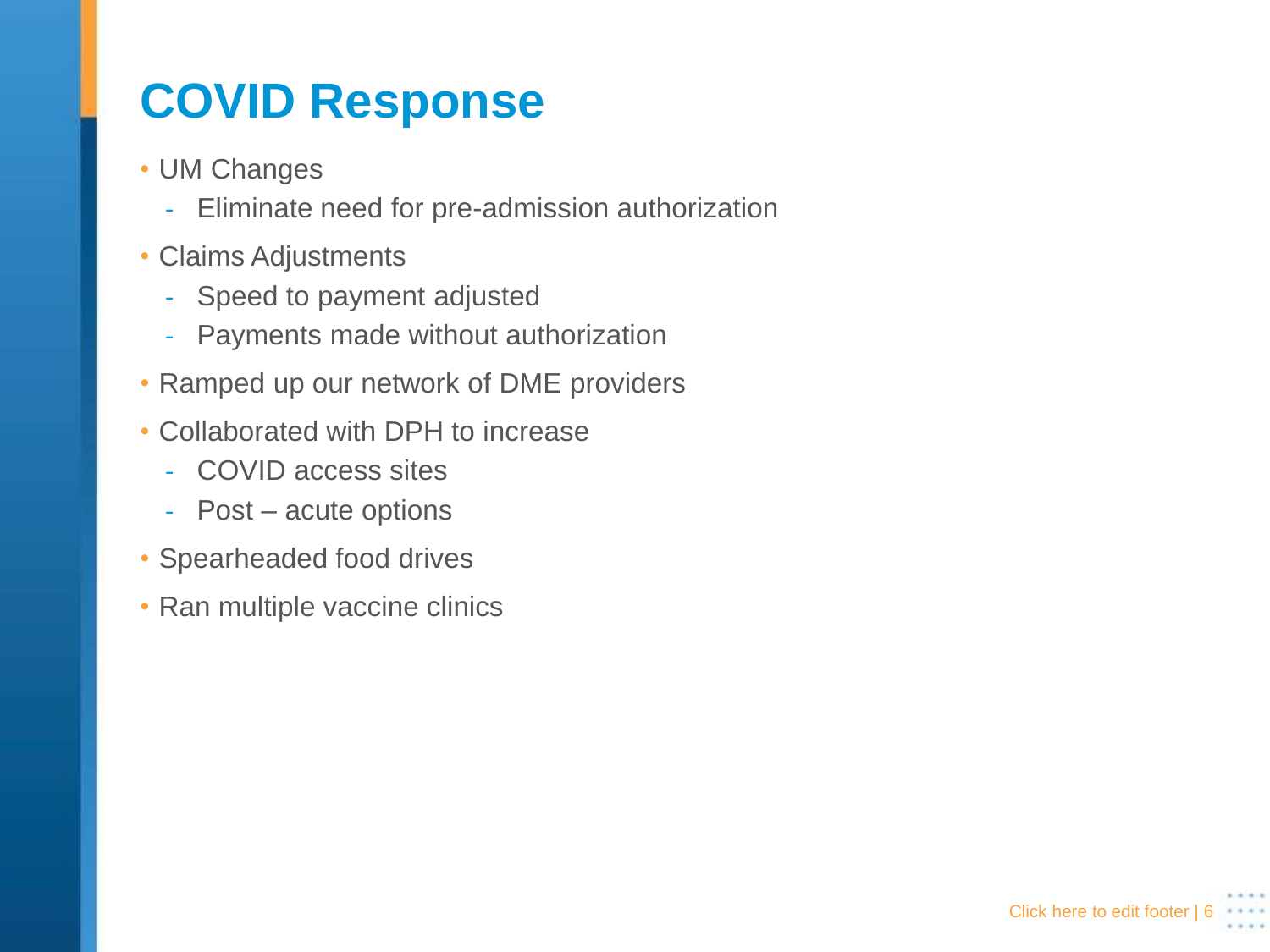## **Significant Drop in ER Utilization**

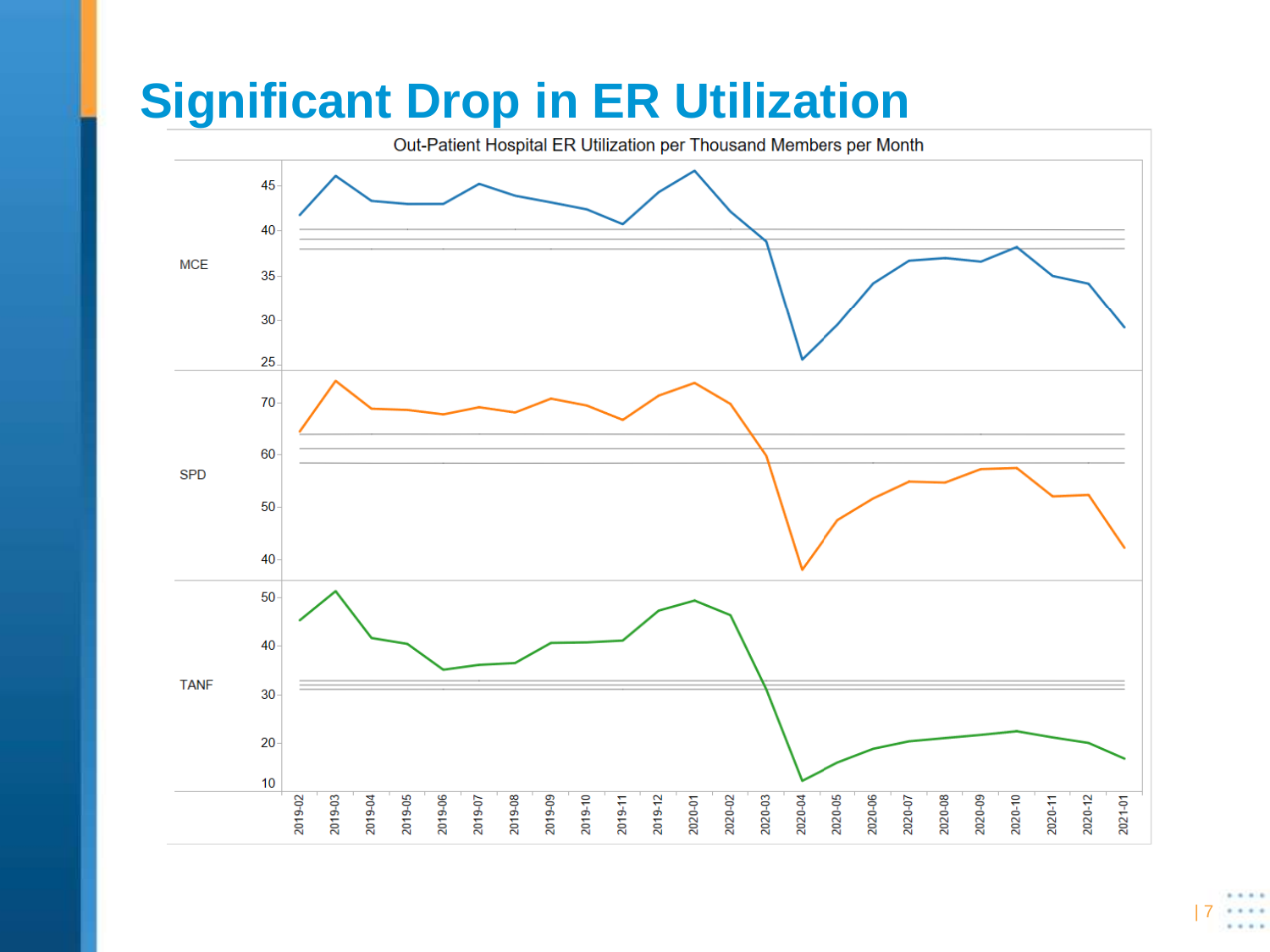# **Significant Drop in ER Utilization**

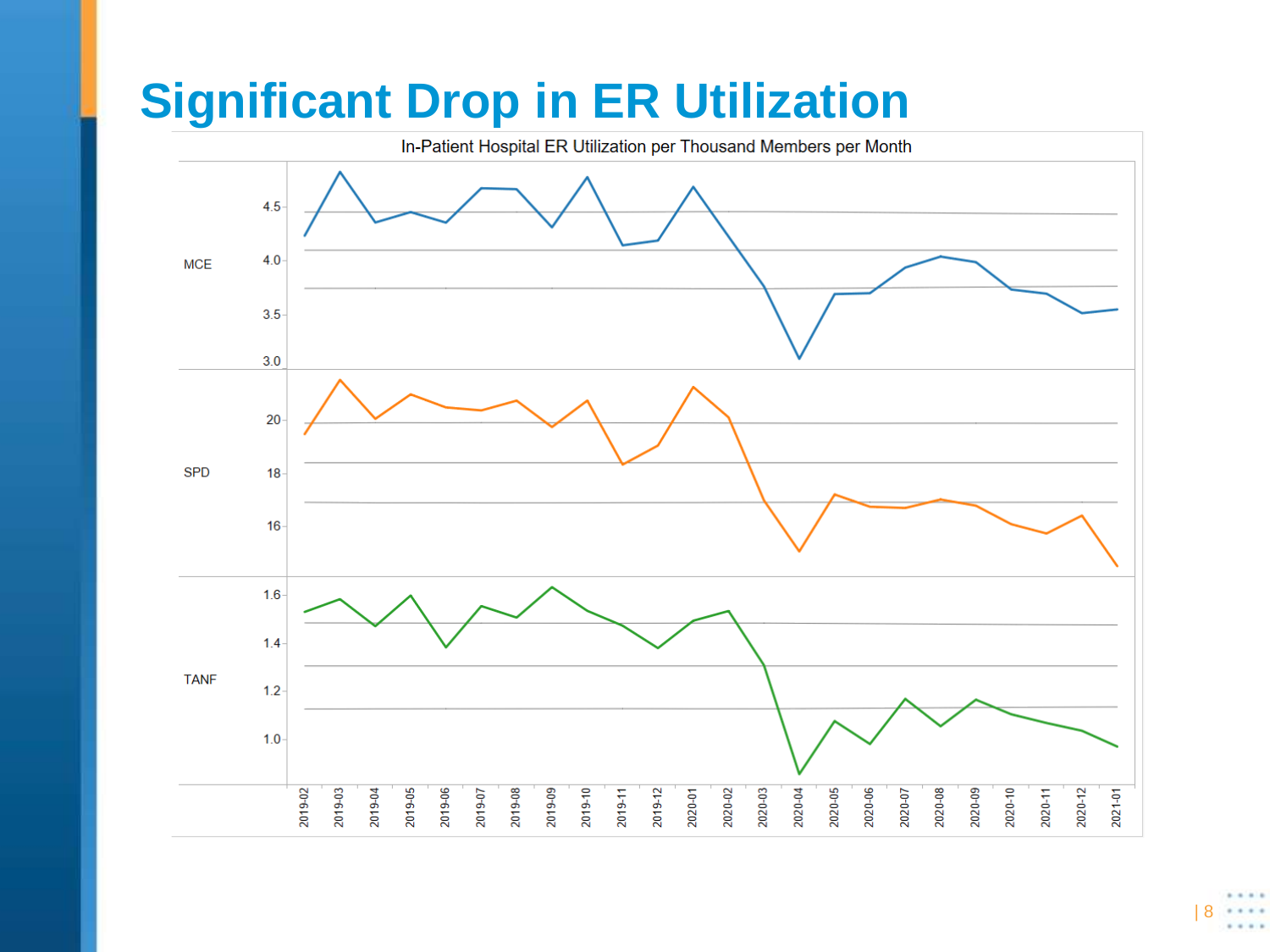#### **Surge in Telemedicine**

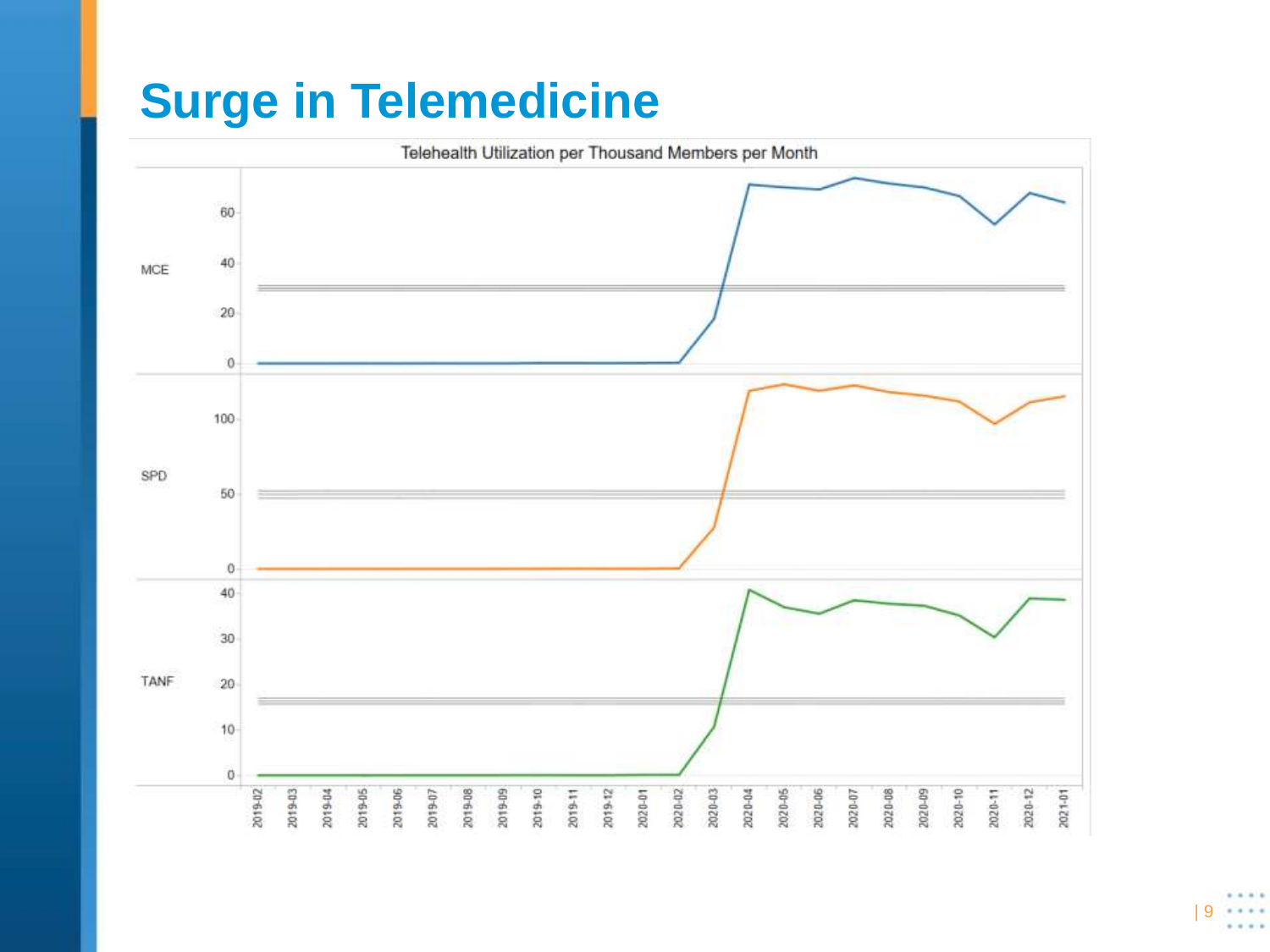#### **Significant Spike in Mental Health Needs**

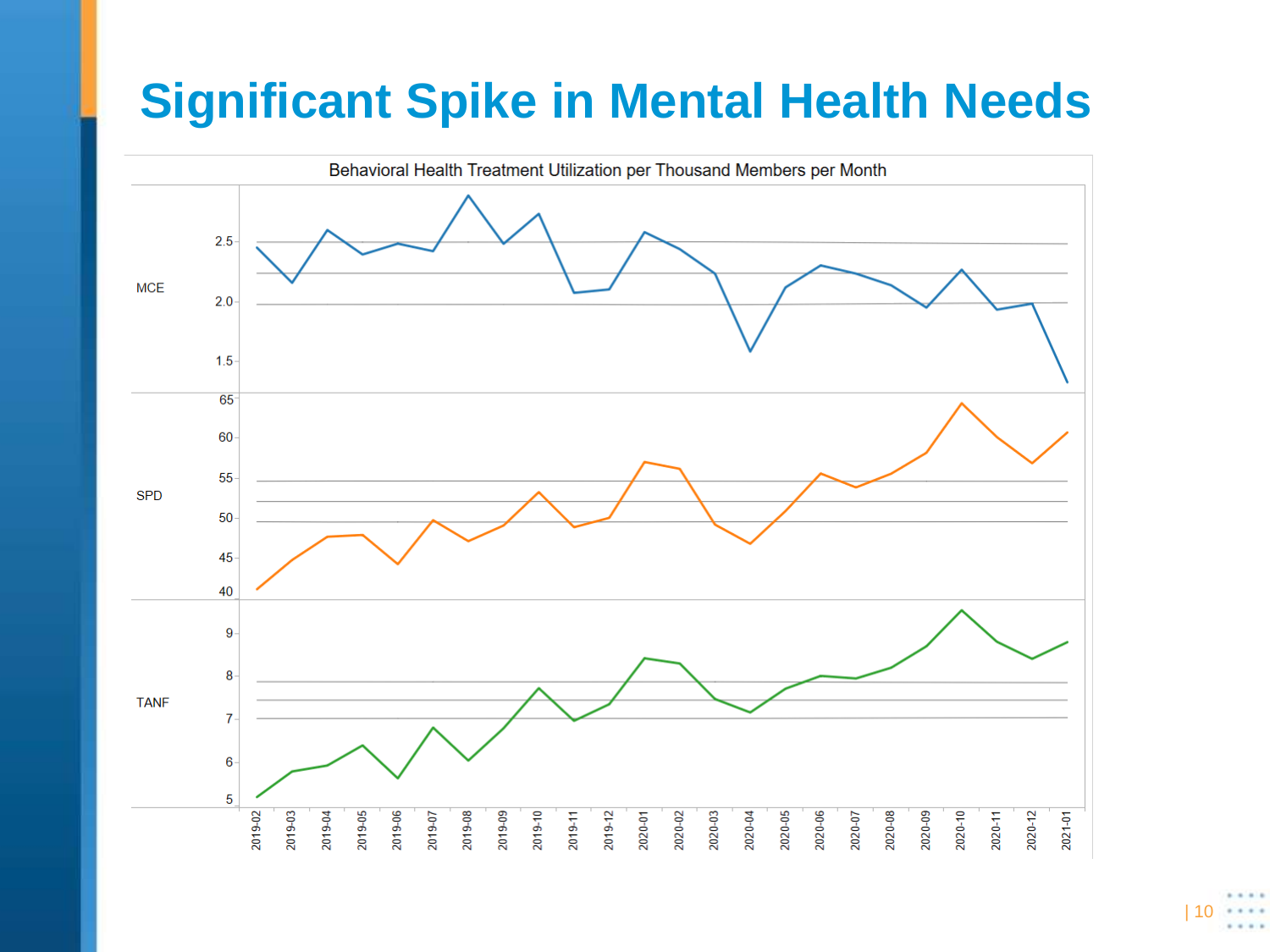# **COVID Challenges**

- Lack of county-wide plan to disperse resources
	- Oxygen providers
	- ECMO beds
	- Post acute utilization
	- Human capital
	- PPE
- Lack of county-wide agreement on treatment and/or access to resources
	- Plasma
	- Ivermectan
	- IL-6 inhibitors
- Delays in care lead to increase morbidity/mortality
	- Preventative care
	- Ignoring symptoms